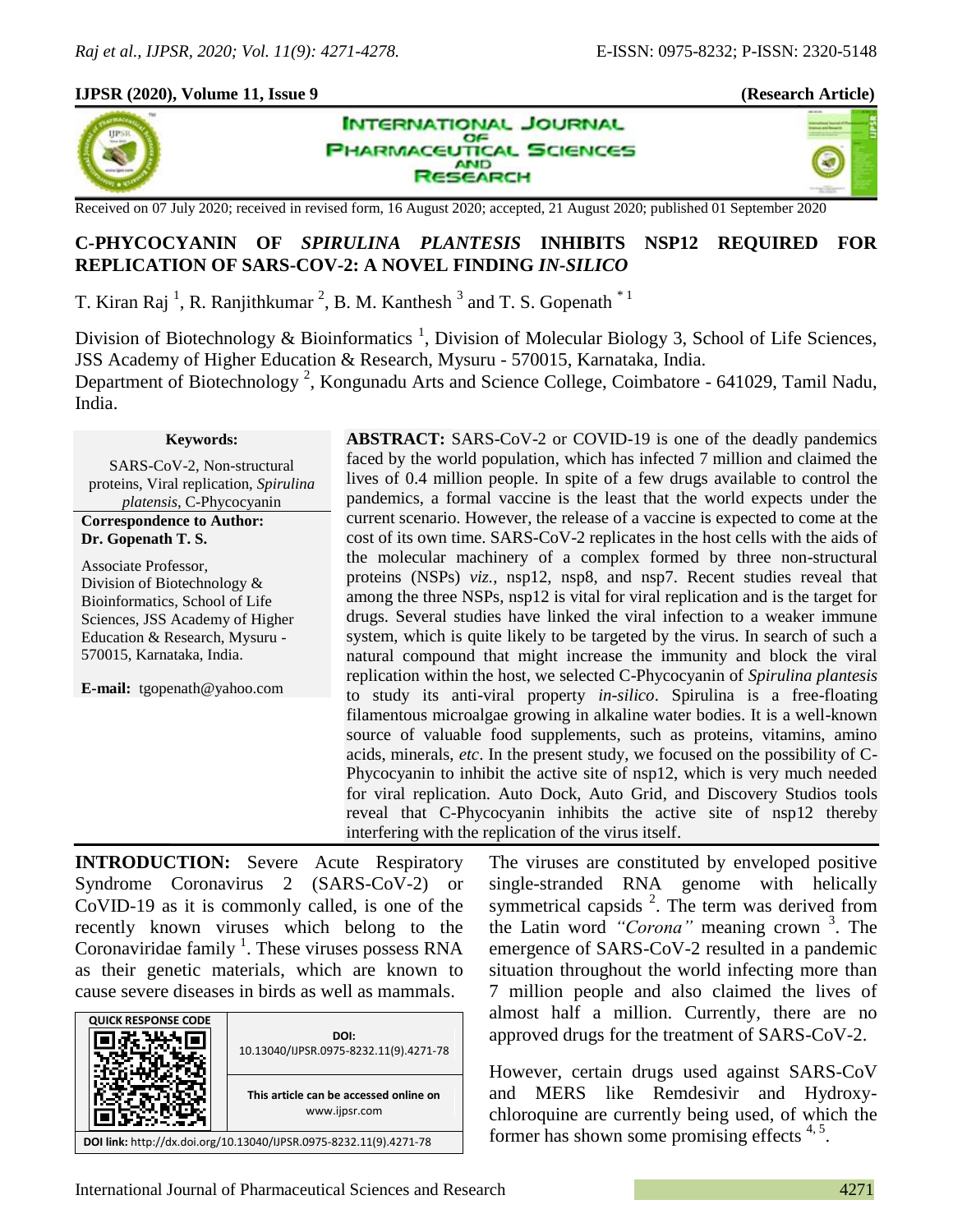In order to design a drug against the virus, it is equally important to understand the mechanism of action of the pathogen. SARS-CoV-2 has been shown to replicate in the host cells using RNA dependent RNA polymerases (RdRp). Further, the non-structural proteins such as nsp7, nsp8, and nsp12 of which the latter is an RdRp, form an active complex which is ATP dependent. Though this non-structural protein complex is required for the replication of the virus, recent studies have shown that nsp12 plays a major role in replication  $6$ , 7 .

With the world expecting a formal vaccine, which is not yet available, treatment for the pandemic is far from reach. It is noticed that spreading happens typically through respiratory droplets created while an infected person coughs or sneezes, similar to how influenza and other respiratory pathogens spread. Under the current circumstances, social distancing, usage of detergents, and self-isolation are the only options available to be free from infection <sup>8</sup> . In the absence of suitable drugs and vaccines for the pandemic, several strategies of using alternative treatment methods are inevitable. Boosting of the immune system could be one of the strategies which might keep the virus away from infecting healthy individuals. One such strategy was initiated by CSIR-CFTRI (Central Food Technological Research Institute), under the Government of India to distribute supplements containing *Spirulina platensis* for the infected people. Though it is not an alternative treatment procedure, it is believed that the algae possess immunomodulatory functions, which might be important to boost the immune system of an individual.

*Spirulina platensis* is well known blue-green algae that grow in high alkaline conditions and specially used for its high nutritious contents that include amino acids, vitamins, proteins, polysaccharides, and other pigments. Further, cellular assays and animal studies conducted with cold water extracts of *Spirulina platensis* upon the viability and pathogenicity of several influenza A viral strains showed that the extract inhibited viral plaque formation and reduced viral replication in cell cultures, and importantly was shown to be safe and well-tolerated at high doses in cellular and animal toxicity studies.

*In-vivo* studies on influenza-infected mice given Spirulina extract had higher survival rates compared to vehicle-treated controls. Spirulina extract disrupted the hemagglutination of viral particles to erythrocytes, thus inhibiting the infection process<sup>10</sup>.

Some of the compounds in Spirulina like calcium spirulan, which is made of sugar moieties and Cphycocyanin (CP) have been shown to possess antiviral properties. Earlier *in-vitro* studies revealed that calcium spirulan was effective in treating Human Herpes Simplex Virus and Human AIDS Virus<sup>9</sup>. C-Phycocyanin (CP) is a light-harvesting, pigment-binding protein isolated from algae. Earlier studies demonstrated that CP displays typical apoptotic characteristics, such as nuclear condensation, DNA fragmentation, membrane blebbing, and cell shrinkage. The applications of CP in human tumor cells were found to arrest cell cycle at the G0/G1 phase which blocks the synthesis of DNA, indicating inhibition of tumor cell proliferation  $24$ .

As C-phycocyanin of *Spirulina platensis* has been proved to possess several health benefits, the current study is aimed towards an understanding if C-Phycocyanin, which is an important component of the blue-green algae, can have any antiviral properties against the currently existing SARS-CoV-2 virus through an *in-silico* approach.

# **MATERIALS AND METHODS:**

**Protein Structure, Co-factors, and Substrates:** X-ray crystal structure of complex nsp12, nsp8, and nsp7 (pdb id: 7btf)  $11$  were obtained from the Protein Data Bank (PDB)<sup>12</sup>. The substrate used for the docking study is C-phycocyanin, and the 3D structure of C-phycocyanin was generated using ChemSketch tool<sup>13</sup> in mol format. Chimera tool was used to identify the docking of the active site region of nsp12 and the substrate C-Phycocyanin by superimposing  $14$ .

**Docking:** In order to understand the enzymesubstrate interaction, the substrate was docked into the active site of the protein (with co-factors nsp8 nsp7). Docking was performed by AutoDock 4.0 program <sup>15</sup> using the empirical free energy function and the Lamarckian Genetic algorithm  $16$ . For the ligand, Gasteiger partial charges were used, and the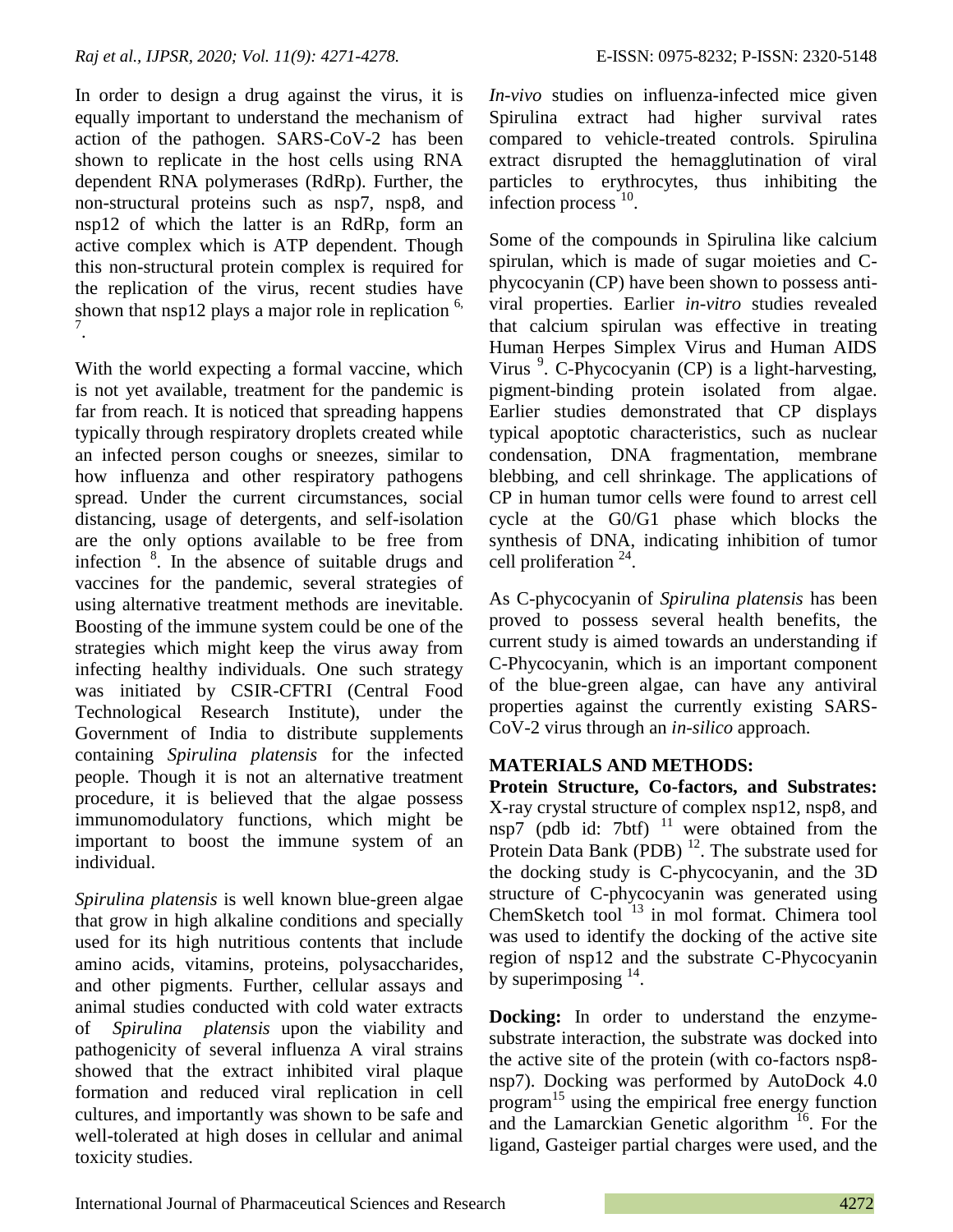non-polar hydrogen molecules are conjoined. The grid map was calculated using AutoGrid, and the grid box dimension was set to 92\*94\*94 with a spacing of 0.192. After docking, the best conformation of the substrate interaction was analyzed for the interactive residues of substrates by Discovery Studio.



**FIG. 1: STRUCTURE OF SARS-Cov-2 nsp12. THE nsp-12 STRUCTURE CONSISTS N-TERMINAL OF NIDOVIRUS WHICH IS HIGHLIGHTED IN TAN, FINGERS DOMAIN IN ORANGE, PALM DOMAIN IN MAGENTA AND A THUMB DOMAIN IN DARK RED**

## **RESULTS:**

**Structure of SARS-CoV-2 nsp12 RNA-Dependent RNA Polymerase:** The SARS-CoV-2 nsp12, which is an RNA-dependent RNA polymerase almost resembles a cupped right hand with fingers, palm and thumb subdomains as shown by earlier studies  $17$ . The nsp-12 structure consists N-terminal of nidovirus, which is highlighted in tan, fingers domain in orange, palm domain in magenta and a thumb domain in dark red **Fig. 1**.

The polymerase region is comprised of a finger's domain (residues 398–581, 628–687), a palm domain (residues 582–627, 688–815), and a thumb domain (residues 816–919). SARS-CoV-2 nsp12 also contains a nidovirus-unique N-terminal extension (residues 1–397). The finger domains are found to possess index, middle, ring, and pinky loops. The thumb domain is found in the active site to which the finger loops reach to make contact in positive-stranded RNA virus polymerases. In SARS-CoV nsp12, the contacts between the index finger and the thumb domain are particularly extensive with the positioning of an alpha-helix in the index finger loop to pack with the thumb helical bundle. The index finger-thumb interaction site also forms the nsp7-nsp8 heterodimer-binding site, with most of the contacts made between nsp12 and

nsp7. The nsp12 RdRp is found to possess minimal activity on its own but the addition of nsp7 and nsp8, which behave as the main co-factors, stimulates the highest polymerase activity  $17$ .

**Structure of SARS-CoV-2 nsp8 and nsp7 Cofactors:** The nsp8 and nsp7 complex is depicted in **Fig. 2**. While the nsp8 C-terminal head region folds around the helical domains of nsp7, the Nterminal region of nsp8, which spans amino acid residues from 1–81 seems to possess a more extended or disordered conformation.



**FIG. 2: STRUCTURES OF nsp8 AND nsp7 ARE DEPICTED IN GREY AND GREEN RESPECTIVELY**

**Interactions of nsp12 with nsp7 and nsp8:** A large number of protein-protein interactions govern the SARS-CoV-2 RNA synthesis complex. Both nsp7 and nsp8 have essential roles in the formation and activity of the RNA synthesis machinery. Further, a strong interaction between nsp8 and nsp12 with the other viral nsps suggests that these two proteins form a hub for protein-protein interactions within the viral replication complex.

The nsp12 outer region is a largely negative electrostatic potential, and the nsp7 and nsp8 surfaces contacting nsp12 are also relatively neutral. The second subunit of nsp8 contains some basic residues in the N-terminal region visible in the structure (residues 77–98), contributing to an extension of the positive electrostatics of the template-binding channel. More conserved nsp12 residues contact the nsp8 N-terminal region (residues 77–126), while contacts with the nsp8 Cterminal head domain are mediated primarily by main-chain atoms, which may have less stringent requirements in their amino acid composition to retain binding. The nsp12-nsp8-nsp-7 complex structure is depicted in **Fig. 3**.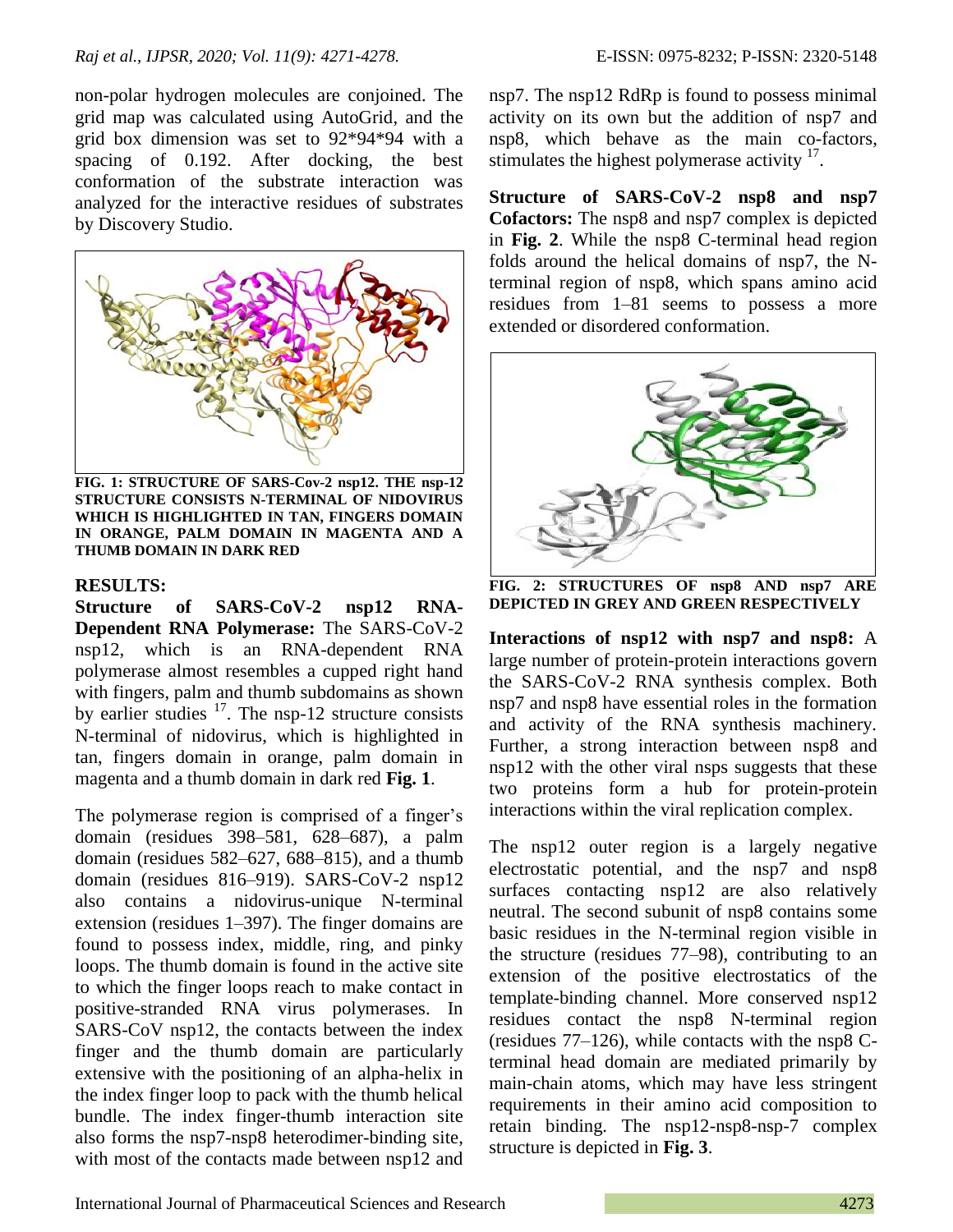

**FIG. 3: STRUCTURE OF COMPLEX OF nsp12-nsp8-nsp7 OF SARS-CoV-2. Nsp7 IS SHOWN IN GREEN, nsp8 IN GREY AND nsp12 IN BLUE. THE nsp8 INTERACTS WITH THE CONSERVED nsp-12 RESIDUES (HIGHLIGHTED IN YELLOW), SPANNING AMINO ACID RESIDUES 77-126. THE ACTIVE SITE OF nsp12 IS MARKED TO WHICH THE NATURAL SUBSTRATE ATP BINDS UNDER NORMAL CONDITIONS OF THE VIRAL REPLICATION**

The nsp7-nsp8 heterodimer binds to nsp12 on the thumb domain of the polymerase through which ATP enters the channel to reach the active site in the nsp12. The nsp12 index finger loop has been previously identified as necessary for recruitment of nsp12 to replication complexes  $17$ . The binding of the nsp7-nsp8 heterodimer to this loop suggests that nsp7-nsp8 facilitates the interaction of nsp12 with additional components of the RNA synthesis machinery for incorporation into viral replication complexes.

**Structure of C-Phycocyanin of** *Spirulina Platensis***:** *Spirulina* is a superfood, and C-Phycocyanin is a key ingredient, and it is believed to protect the liver and kidneys during detoxification<sup>18</sup>. Several properties like antioxidation, detoxification, and importantly, inhibition of viral replication are some of the vital functions attributed to C-Phycocyanin present in Spirulina<sup>19, 20</sup>. It

consists of four cyclopentane rings with two double-bonded oxygen and two carboxyl groups attached to it **Fig. 4**. 3D structure of C-phycocyanin in relation to its chemical structure  $25$  was obtained with chem sketch software.



**FIG. 4: STRUCTURE OF C-PHYCOCYANIN. THE CHEMICAL STRUCTURE WAS OBTAINED FROM AVAILABLE LITERATURE 25, AND THE 3D STRUCTURE OF C-PHYCOCYANIN OF** *SPIRULINA PLATENSIS* **WAS PREPARED USING CHEMSKETCH SOFTWARE**

**Interaction Study of C-Phycocyanin with the nsp Complex of SARS-CoV-2:** The natural substrate for the nsp12 RdRp is the adenosine triphosphate (ATP) and the residues that interact with ATP are highly conserved throughout the coronavirus family<sup>21</sup>. ATP-bound crystal structures for SARS-CoV-2 nsp12 are not available in the PDB data bank. To guesstimate the binding mode of ATP in SARS-CoV-2 nsp12, the structure of SARS-CoV-2 nsp12 was superimposed with a poliovirus RdRp structure (PDBID: 2ILY) by using chimera tool **Fig. 5**.



**FIG. 5: THE SUPERIMPOSITION OF SARS-CoV-2 nsp12 WITH POLIOVIRUS RdRp FOR IDENTIFYING THE ACTIVE SITE REGION. THE POLIO RdRp SEEMED TO CLEARLY SUPERIMPOSE SARS-CoV-2. THE ENLARGED IMAGE SHOWS ATP, THE NATURAL SUBSTRATE BINDING TO THE ACTIVE SITE**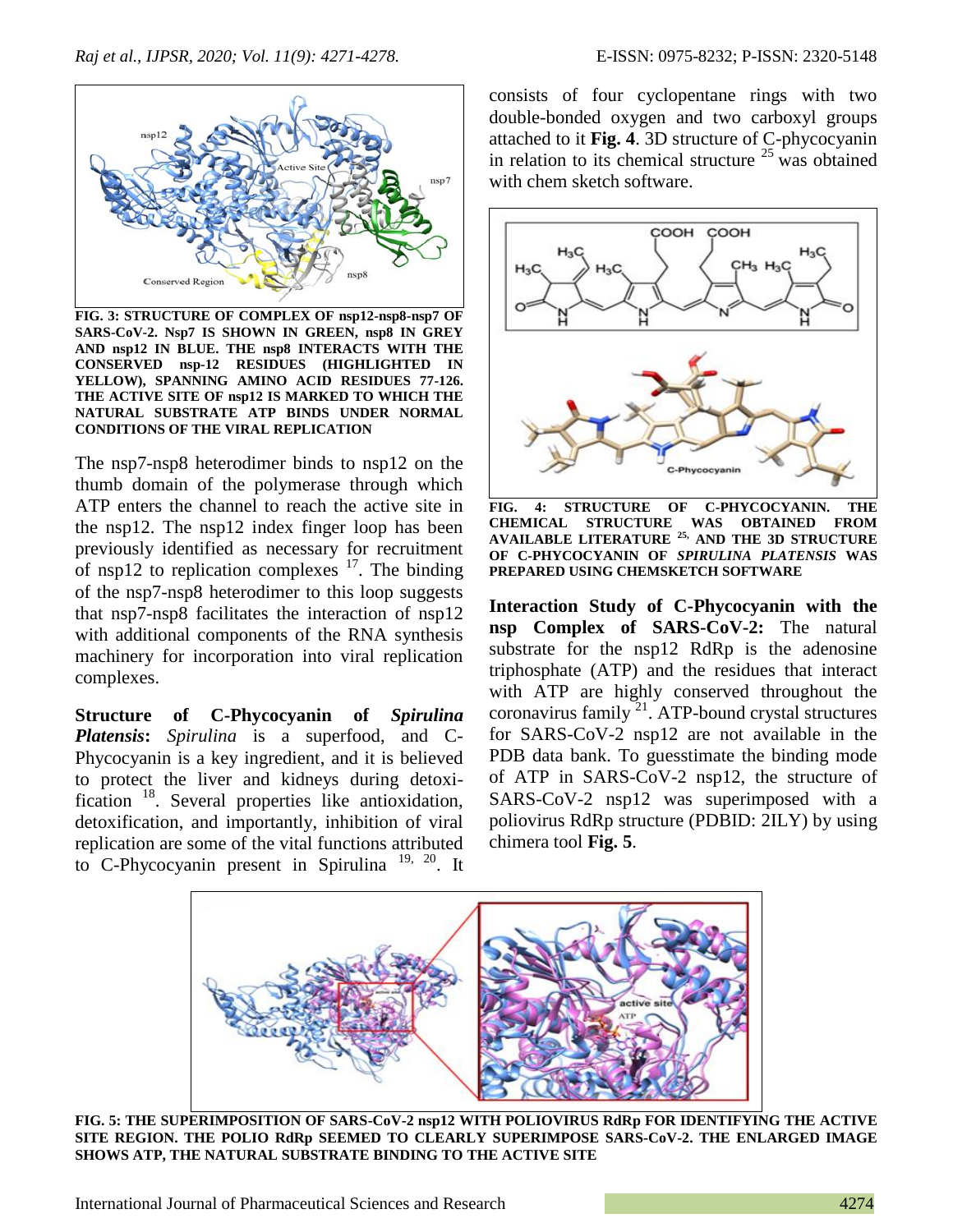After superimposition, the receptor residues such as Asp 760, Asp 761, Asp 618 Arg 553, and Arg 555 are identified as the active site residues, and then the substrate was docked. The following steps were generally applied: The nsp12-nsp8-nsp7 complex for docking studies was prepared by adding hydrogen atoms and gastiger charges to the system with their standard geometry. The mol2 file of the substrate C-Phycocyanin was loaded, and then grid box was set around the natural substrate active site region. Docking was performed for 1000 dock conformations of the substrate. The obtained poses were studied, and the poses that showed the best binding energy were selected and stored for substrate–protein interactions **Fig. 6**. Interestingly, it was observed that C-Phycocyanin interacts perfectly with the active site of the nsp12 RdRp similar to that of the natural substrate, ATP. Out of 1000 poses, 840 docked poses showed the lowest binding energy of -8.63 kcal/mol, and the average binding energy of all 1000 was -4 kcal/mol.



**FIG. 6: THE NSP12-NSP8-NSP-7 COMPLEX (PDB ID: 7BTF) STRUCTURE WHERE GREEN INDICATES COFACTOR NSP7, LIGHT GREY INDICATES COFACTOR NSP8 AND BLUE INDICATES NSP12. THE ENLARGED IMAGE SHOWS THAT C-PHYCOCYANIN BINDS IN THE ACTIVE SITE OF THE NSP12, WHERE ATP MOLECULES NORMALLY BIND WHICH IN TURN ACTIVATES THE REPLICATION MECHANISM OF SARS-COV-2**

| <b>TABLE 1: BINDING ENERGIES OF DIFFERENT DOCKING</b> |
|-------------------------------------------------------|
| POSES OF C-PHYCOCYANIN TO SARS-CoV-2 nsp12            |

| S. no. | <b>Docked Pose</b> | <b>Binding Energy (kcal/mol)</b> |
|--------|--------------------|----------------------------------|
|        | 840                | $-8.63$                          |
| 2      | 974                | $-8.57$                          |
| 3      | 347                | $-8.44$                          |
| 4      | 890                | $-8.32$                          |
| 5      | 869                | $-8.13$                          |
| 6      | 732                | $-7.9$                           |
| 7      | 60                 | $-7.8$                           |
| 8      | 49                 | $-7.79$                          |
| 9      | 211                | $-7.76$                          |
| 10     | 172                | $-7.48$                          |

A lowest binding energy for C-Phycocyanin indicates that the docked substrate might favour its interaction with the active site region and nearby residues. The top 10 lowest binding energies between the active site of nsp12 and C-Phycocyanin are represented in **Table 1**. Typically, the goal of docking here is to identify if C-Phycocyanin substrate can easily bind to the receptor nsp12-nsp8-nsp7 is energetically most favorable binding pose. The negative values of the docking energies for the substrate suggest that the latter (C-phycocyanin in this case) binds spontaneously without consuming energy. Based on the negative binding energy, we can predict that C-Phycocyanin is a potential molecule that can inhibit the replication mechanism by blocking the binding of ATP molecule, which is a natural substrate to nsp12, which is the key step in SARS-CoV-2 replication mechanism within the host.

From previous studies on poliovirus  $^{22}$ , it is found that the positively charged residues such as Lys159, Arg174, Arg163, Lys167, Lys172 and Lys359 interact with the triphosphate part of ATP and the diverse residues such as Lys61, Ile176, Glu177, Asp238 and Ser288, interact with nucleoside part of ATP. The negatively charged residue Asp323 interacts with the  $Mg^{2+}$  ion (here residues numbers are with respect to PDBID: 2ILY). The current insilico observation is in line with earlier studies.

Based on binding energy, 840 conformations of C-Phycocyanin were considered to analyze if key residues of nsp12 does interact with the substrate, using the Discovery Studio tool. As expected, positively charged residues Lys 551, Arg 555, Arg 553, and Lys 798 interact with C-Phycocyanin, and the negatively charged residues Asp 760 interacts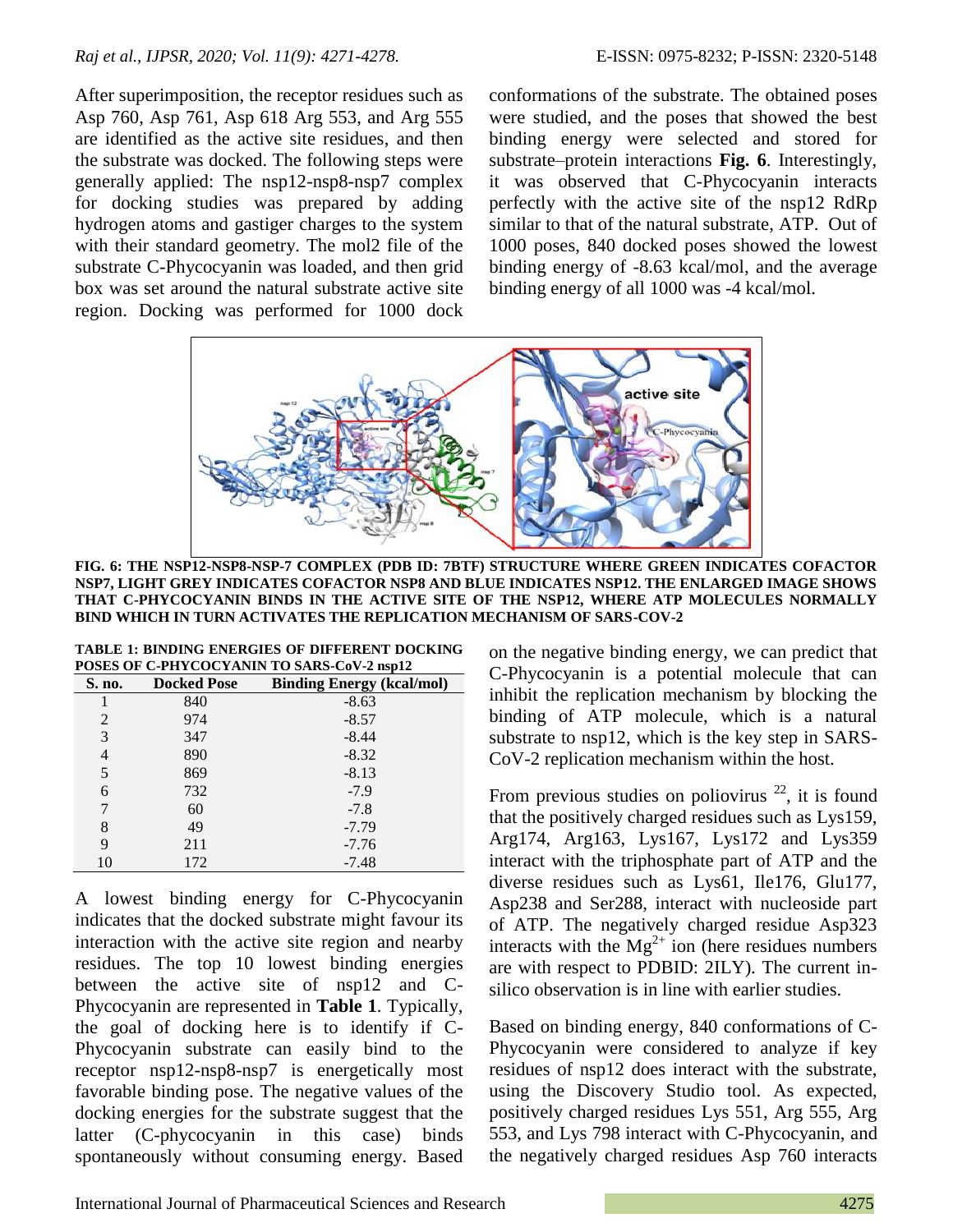with the Mg2+ ion **Fig. 7**. The Lys 551, Asn 691, Ser 759, Cys 799, Trp 617, Glu 811, Tyr 619, Pro 620 are residues which interact with the substrate through Van der Waals forces. Arg 555, Arg 553, Asp 618 and Asp 760 makes a conventional bond with C-Phycocyanin and Leu 758, Trp 800 and Lys 798 link through an Alkyl interaction (pi-alkyl interactions there is the interaction of pi-electron cloud over an aromatic group and electron group of any alkyl group) with the substrates. These are probable active site residues required for the replication to occur. As C-Phycocyanin interacts with these amino acids, it is highly expected to inhibit the replication mechanism of viruses.



**FIG. 7: 2D REPRESENTATION OF THE CHEMICAL INTERACTIONS OF C-PHYCOCYANIN WITH RECEPTOR nsp12-nsp8-nsp7**

The image represents the interaction of C-Phycocyanin with aminoacid residues of the active site of SARS-CoV-2 nsp12. The interactions are of different types like van der Waals, Conventional Hydrogen Bonds, Carbon Hydrogen Bonds, Alkyl and Pi-Alkyl Bonds.

**DISCUSSION:** The emergence of SARS-CoV-2 resulted in a pandemic situation throughout the world, and there were no specific drugs or vaccines currently available for the treatment of the pandemic. However, broad-spectrum antiviral compounds that demonstrated activity against the earlier SARS-CoV or MERS-CoV are now being considered for the treatment of infection caused by the novel coronavirus SARS-CoV-2. For instance, the drug Remdesivir (RDV) which was used during SARS-CoV and MERS outbreaks are now being used for patients. RDV was demonstrated to compete with the ATP binding site of the nsp12 rdrp<sup>5</sup>. *In-vitro* studies suggest that once the ATP analogue binds to the active site of nsp12, RNA synthesis of the virus is arrested.

Therefore, targeting the active site of nsp12 might be one of the ways to curb the infection of SARS- $CoV-2.$ 

**Search for Natural Ways of Treatment – Blue-Green Algae as Key Sources:** Several studies are being conducted in search of treatment of SARS-CoV-2, which includes naturally existing organisms or compounds with antiviral properties. Several studies have been conducted on the use of blue-green algae against viral diseases such as HIV-1, HSV-2, RSV, *etc*. <sup>23</sup> 694 Cyanophyta (Blue green algae) members were screened for antiviral activity against HIV-1 and 529 taxa against HSV-2 and RSV. These studies showed high potentials of Cyanophyta members as antiviral agents. These studies revealed the immense potentiality of bluegreen algae against viruses. The most commonly consumed and cultivated alga is *Spirulina* (also known as *Arthrospira platensis*), which also shows high antiviral activities and is one such organism that is quite well known to provide immunomodulatory functions<sup>23</sup>.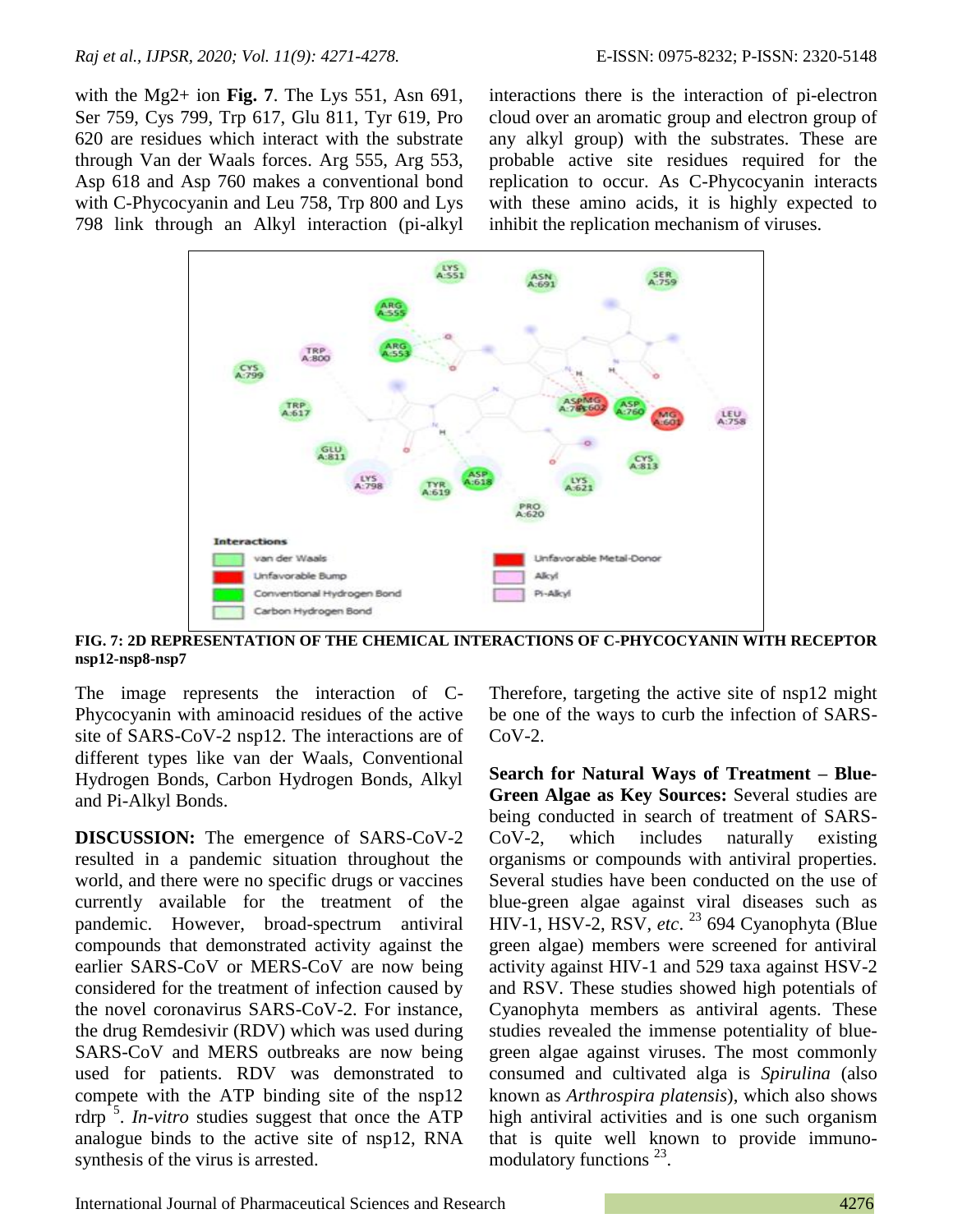More advantages like anti-diabetes, anticholesterol, anti-oxidation *etc*, have been attributed to this blue-green algae for long, in addition to its high nutritive values. Being aware of its properties, CSIR-CFTRI (Council of Scientific & Industrial Research Centre for Food Technological Research Institute), Mysore, under the Government of India had recently announced the use of Spirulina supplemented food items to keep the immune system active to at least prevent the infection of SARS-CoV-2.

**C-Phycocyanin Targets the nsp12 Active Site of SARS-CoV-2:** *Spirulina platensis* is a superfood with many minerals and proteins in it and because it also contains anti-viral ingredients, it prompted us to look for compounds which might inhibit the replication of SARS-CoV-2. C-Phycocyanin and calcium spirulan present in *Spirulina platensis* are key compounds that are known to possess these anti-viral properties. We selected C-Phycocyanin for the current study. The basic interaction study between viral nsp12 and C-Phycocyanin hints that the compound clearly competes with the ATP that binds to the active site of nsp12. C-Phycocyanin binds to the active site of the SARS-CoV-2 as shown in our *in-silico* study and might inhibit the viral RNA dependent RNA polymerase (RdRp) protein, thereby high jacking the replication mechanism of the virus, which, otherwise multiplies, synthesizes multiple viral proteins within the host cells and ultimately increases the toxicity in the infected people. However, the binding of C-Phycocyanin to the active site of nsp12 in spite of not being an analog of ATP deserves further immediate research.

C-Phycocyanin has antiviral properties, and it doesn't only inhibit the viral replication but also detoxifies the body by protecting the liver and kidneys by activating the immune systems. The initial study on the interaction of substrate, C-Phycocyanin in this case, with viral proteins seems promising. However, further advances in silico analysis, including dynamics and quantum studies along with *in-vitro* experiments, are inevitable to validate the effects of C-Phycocyanin against SARS-CoV-2. Though the current scenario, as predicted by recent studies, shows that strict preventive measures such as lockdown and social distancing might have proved to be effective  $26$ , the

post-lockdown era might be highly susceptible to the spread of the pandemic. The above finding might definitely lead to a breakthrough in identifying environmentally safe compounds against the deadly pandemic and C-Phycocyanin, being one such compound that exists naturally in Spirulina platensis can be one of the immediate reliefs from the infection, provided sufficient proven *in-vitro* data can be generated at the earliest.

**CONCLUSION:** SARS-CoVID-19 belongs to one of the large family of viruses (coronaviridae), which induces disorders including diarrhea, fever, cough, sneezing, difficulty in breathing, upper and lower respiratory tract infections and death if untreated. With the world looking for immediate relief either through drugs or vaccines, we took into account the blue-green algae, *Spirulina platensis* which is well known to possess anti-viral properties, in addition to its strong nutritional values. Specifically, we targeted one of the important ingredients, C-Phycocyanin, for its antiviral property, particularly against SARS-CoV-2 through *in-silico* approaches. The first results clearly depict that C-Phycocyanin interacts with the nsp12 RdRp of SARS-CoV-2, which is the target for several drugs. To the best of our knowledge, this is the first report of C-Phycocyanin specifically targeting the active site of the main protein responsible for viral replication.

The report demands immediate dynamics and quantum studies along with *in-vitro* experiments. In the meanwhile, consuming Spirulina supplemented food ingredients might be one of the strategies to combat the deadly pandemic.

**Author Contribution:** T. Kiran Raj and T. S. Gopenath conceptualized the study. T. Kiran Raj conducted the experiments. T. S. Gopenath drafted the Manuscript. R. Ranjithkumar and B.M. Kanthesh helped with the Manuscript and Discussion.

**ACKNOWLEDGEMENT:** The authors would like to acknowledge the Management of JSS Academy of Higher Education & Research, Mysuru, Karnataka, for supporting the basic research ideas and also for the resources provided.

**CONFLICTS OF INTEREST:** The authors declare that there are no conflicts of interest.